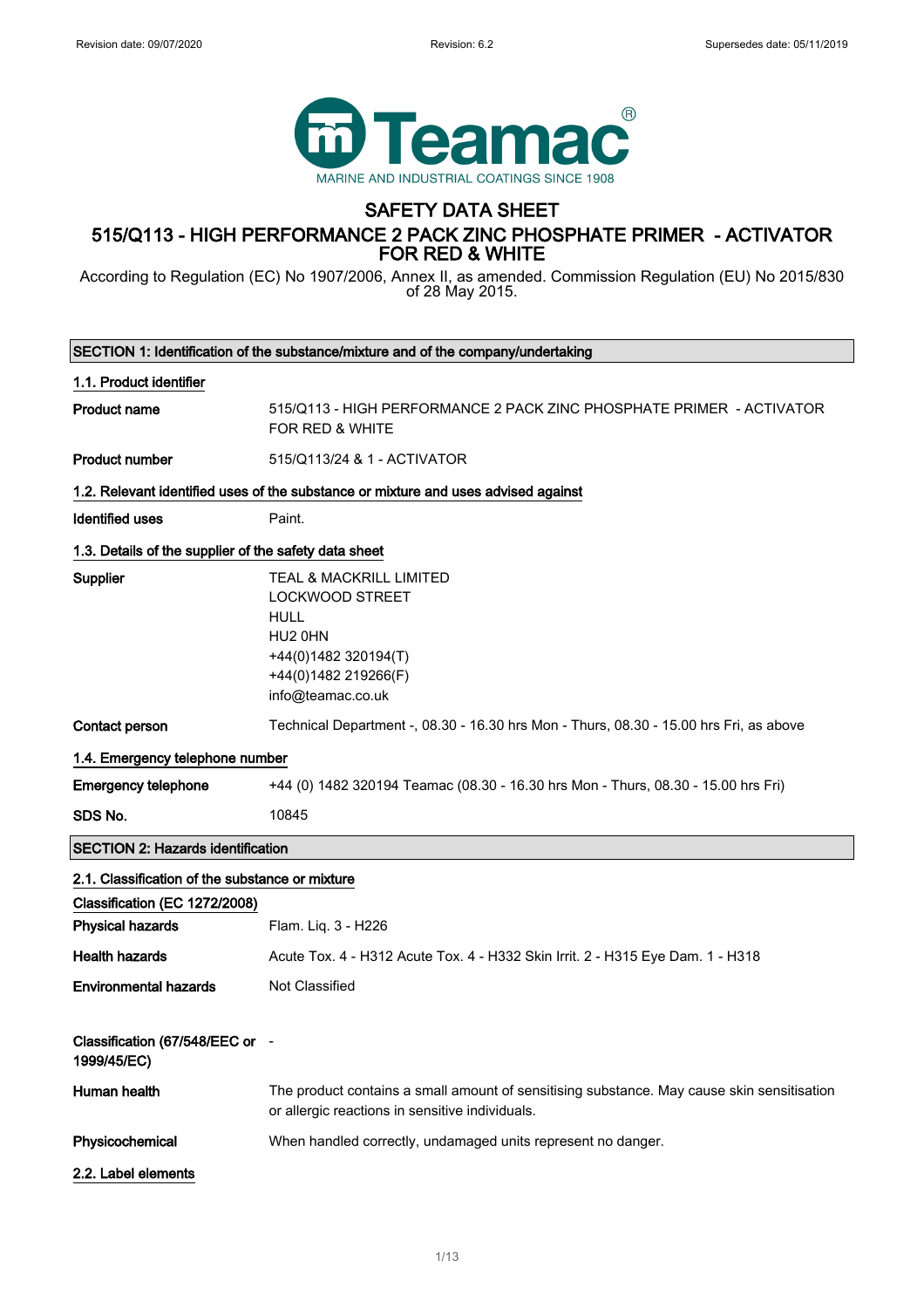Hazard pictograms

| Signal word                               | Danger                                                                                                                                                                                                                                                                                                                                                                                                                                                                                                                                                                                                                                                                                                                                                                                                                                                                                                                                                                     |
|-------------------------------------------|----------------------------------------------------------------------------------------------------------------------------------------------------------------------------------------------------------------------------------------------------------------------------------------------------------------------------------------------------------------------------------------------------------------------------------------------------------------------------------------------------------------------------------------------------------------------------------------------------------------------------------------------------------------------------------------------------------------------------------------------------------------------------------------------------------------------------------------------------------------------------------------------------------------------------------------------------------------------------|
| <b>Hazard statements</b>                  | H312+H332 Harmful in contact with skin or if inhaled.<br>H226 Flammable liquid and vapour.<br>H315 Causes skin irritation.<br>H318 Causes serious eye damage.                                                                                                                                                                                                                                                                                                                                                                                                                                                                                                                                                                                                                                                                                                                                                                                                              |
| <b>Precautionary statements</b>           | P102 Keep out of reach of children.<br>P101 If medical advice is needed, have product container or label at hand.<br>P210 Keep away from heat, hot surfaces, sparks, open flames and other ignition sources. No<br>smoking.<br>P261 Avoid breathing vapour/ spray.<br>P271 Use only outdoors or in a well-ventilated area.<br>P273 Avoid release to the environment.<br>P280 Wear protective gloves/ protective clothing/ eye protection/ face protection.<br>P303+P361+P353 IF ON SKIN (or hair): Take off immediately all contaminated clothing.<br>Rinse skin with water or shower.<br>P305+P351+P338 IF IN EYES: Rinse cautiously with water for several minutes. Remove<br>contact lenses, if present and easy to do. Continue rinsing.<br>P332+P313 If skin irritation occurs: Get medical advice/attention.<br>P337+P313 If eye irritation persists: Get medical advice/ attention.<br>P501 Dispose of contents/ container in accordance with national regulations. |
| Contains                                  | XYLENE, 2-METHYLPROPAN-1-OL                                                                                                                                                                                                                                                                                                                                                                                                                                                                                                                                                                                                                                                                                                                                                                                                                                                                                                                                                |
| Supplementary precautionary<br>statements | P304+P340 IF INHALED: Remove person to fresh air and keep comfortable for breathing.<br>P370+P378 In case of fire: Use alcohol resistant foam, carbon dioxide or dry powder to<br>extinguish.<br>P403+P235 Store in a well-ventilated place. Keep cool.                                                                                                                                                                                                                                                                                                                                                                                                                                                                                                                                                                                                                                                                                                                    |

### 2.3. Other hazards

This product does not contain any substances classified as PBT or vPvB.

## SECTION 3: Composition/information on ingredients

## 3.2. Mixtures

| <b>XYLENE</b>                                                                                               |                                   | 30-40%                                               |
|-------------------------------------------------------------------------------------------------------------|-----------------------------------|------------------------------------------------------|
| CAS number: 1330-20-7                                                                                       | EC number: 215-535-7              | REACH registration number: 01-<br>2119488216-32-xxxx |
| Classification<br>Flam. Liq. 3 - H226<br>Acute Tox. 4 - H312<br>Acute Tox. 4 - H332<br>Skin Irrit. 2 - H315 | Xn;R20/21,R65. Xi;R36/37/38. R10. | Classification (67/548/EEC or 1999/45/EC)            |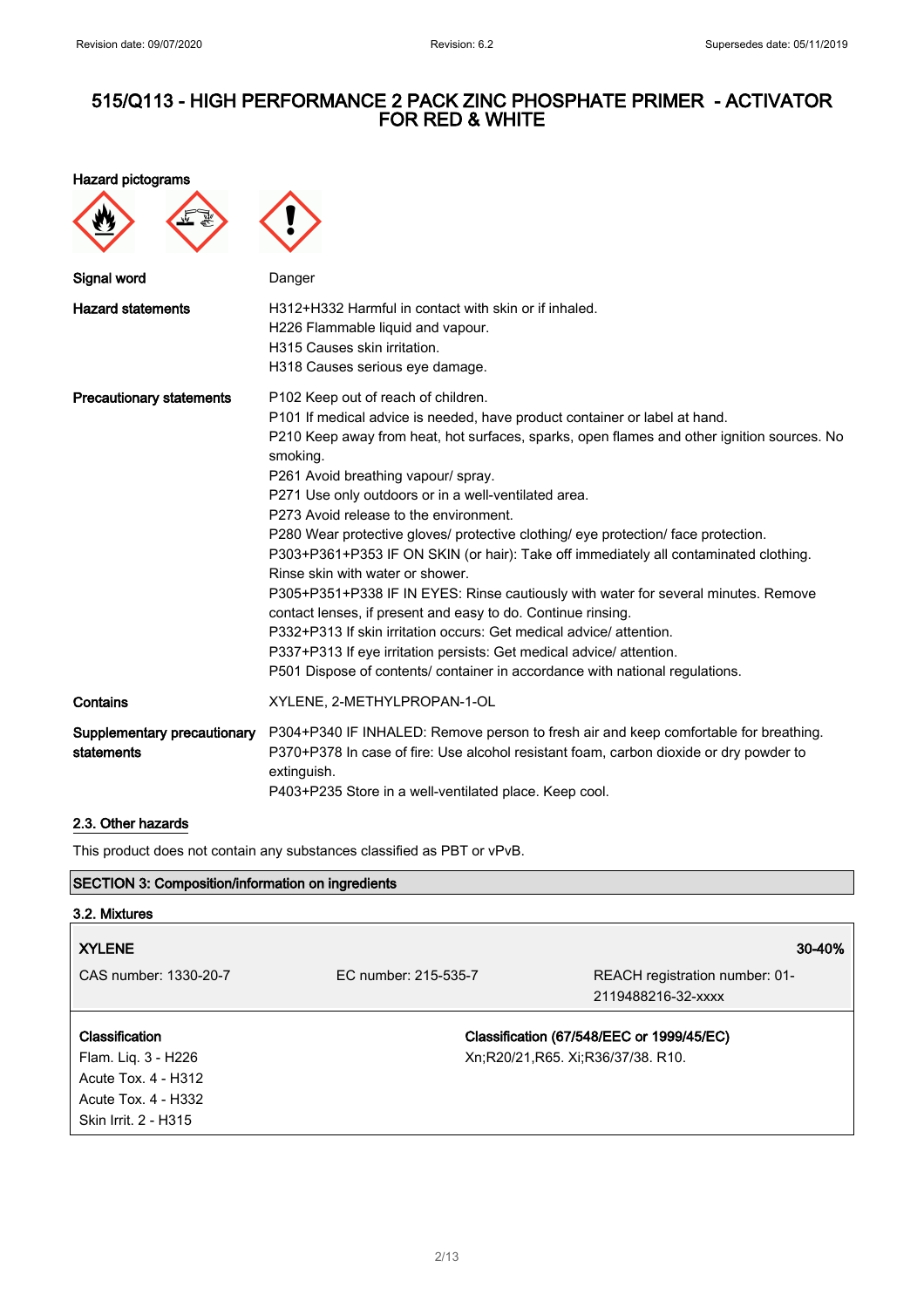# 515/Q113 - HIGH PERFORMANCE 2 PACK ZINC PHOSPHATE PRIMER - ACTIVATOR FOR RED & WHITE

| 2-METHYLPROPAN-1-OL                                                                                          |                                                                                                                                                                                                                                                                                                                            | 5-10%                                                |
|--------------------------------------------------------------------------------------------------------------|----------------------------------------------------------------------------------------------------------------------------------------------------------------------------------------------------------------------------------------------------------------------------------------------------------------------------|------------------------------------------------------|
| CAS number: 78-83-1                                                                                          | EC number: 201-148-0                                                                                                                                                                                                                                                                                                       | REACH registration number: 01-<br>2119484609-23-XXXX |
| Classification<br>Flam. Liq. 3 - H226<br>Skin Irrit. 2 - H315<br>Eye Dam. 1 - H318<br>STOT SE 3 - H335, H336 |                                                                                                                                                                                                                                                                                                                            |                                                      |
|                                                                                                              | The Full Text for all R-Phrases and Hazard Statements are Displayed in Section 16.                                                                                                                                                                                                                                         |                                                      |
| <b>SECTION 4: First aid measures</b>                                                                         |                                                                                                                                                                                                                                                                                                                            |                                                      |
| 4.1. Description of first aid measures                                                                       |                                                                                                                                                                                                                                                                                                                            |                                                      |
| <b>General information</b>                                                                                   | Move affected person to fresh air and keep warm and at rest in a position comfortable for<br>breathing. Never give anything by mouth to an unconscious person.                                                                                                                                                             |                                                      |
| Inhalation                                                                                                   | Remove affected person from source of contamination. Move affected person to fresh air and<br>keep warm and at rest in a position comfortable for breathing. Get medical attention if any<br>discomfort continues. Place unconscious person on their side in the recovery position and<br>ensure breathing can take place. |                                                      |
| Ingestion                                                                                                    | Give a few small glasses of water or milk to drink. Never give anything by mouth to an<br>unconscious person. Do not induce vomiting. Get medical attention if any discomfort<br>continues.                                                                                                                                |                                                      |
| <b>Skin contact</b>                                                                                          | Remove affected person from source of contamination. Rinse immediately with plenty of<br>water. Remove contaminated clothing. Get medical attention if irritation persists after washing.                                                                                                                                  |                                                      |
| Eye contact                                                                                                  | Rinse immediately with plenty of water. Remove any contact lenses and open eyelids wide<br>apart. Continue to rinse for at least 15 minutes. Get medical attention immediately. Continue<br>to rinse.                                                                                                                      |                                                      |
|                                                                                                              | 4.2. Most important symptoms and effects, both acute and delayed                                                                                                                                                                                                                                                           |                                                      |
| <b>General information</b>                                                                                   | Get medical attention promptly if symptoms occur after washing.                                                                                                                                                                                                                                                            |                                                      |
|                                                                                                              | 4.3. Indication of any immediate medical attention and special treatment needed                                                                                                                                                                                                                                            |                                                      |
| Notes for the doctor                                                                                         | No specific recommendations. If in doubt, get medical attention promptly.                                                                                                                                                                                                                                                  |                                                      |
| <b>SECTION 5: Firefighting measures</b>                                                                      |                                                                                                                                                                                                                                                                                                                            |                                                      |
| 5.1. Extinguishing media                                                                                     |                                                                                                                                                                                                                                                                                                                            |                                                      |
| Suitable extinguishing media                                                                                 | Use fire-extinguishing media suitable for the surrounding fire. Extinguish with the following<br>media: Water spray, fog or mist. Foam, carbon dioxide or dry powder.                                                                                                                                                      |                                                      |
| Unsuitable extinguishing<br>media                                                                            | Do not use water jet as an extinguisher, as this will spread the fire.                                                                                                                                                                                                                                                     |                                                      |
| 5.2. Special hazards arising from the substance or mixture                                                   |                                                                                                                                                                                                                                                                                                                            |                                                      |
| Specific hazards                                                                                             | Toxic gases or vapours.                                                                                                                                                                                                                                                                                                    |                                                      |
| 5.3. Advice for firefighters                                                                                 |                                                                                                                                                                                                                                                                                                                            |                                                      |
| Protective actions during<br>firefighting                                                                    | Avoid breathing fire gases or vapours. Containers close to fire should be removed or cooled<br>with water.                                                                                                                                                                                                                 |                                                      |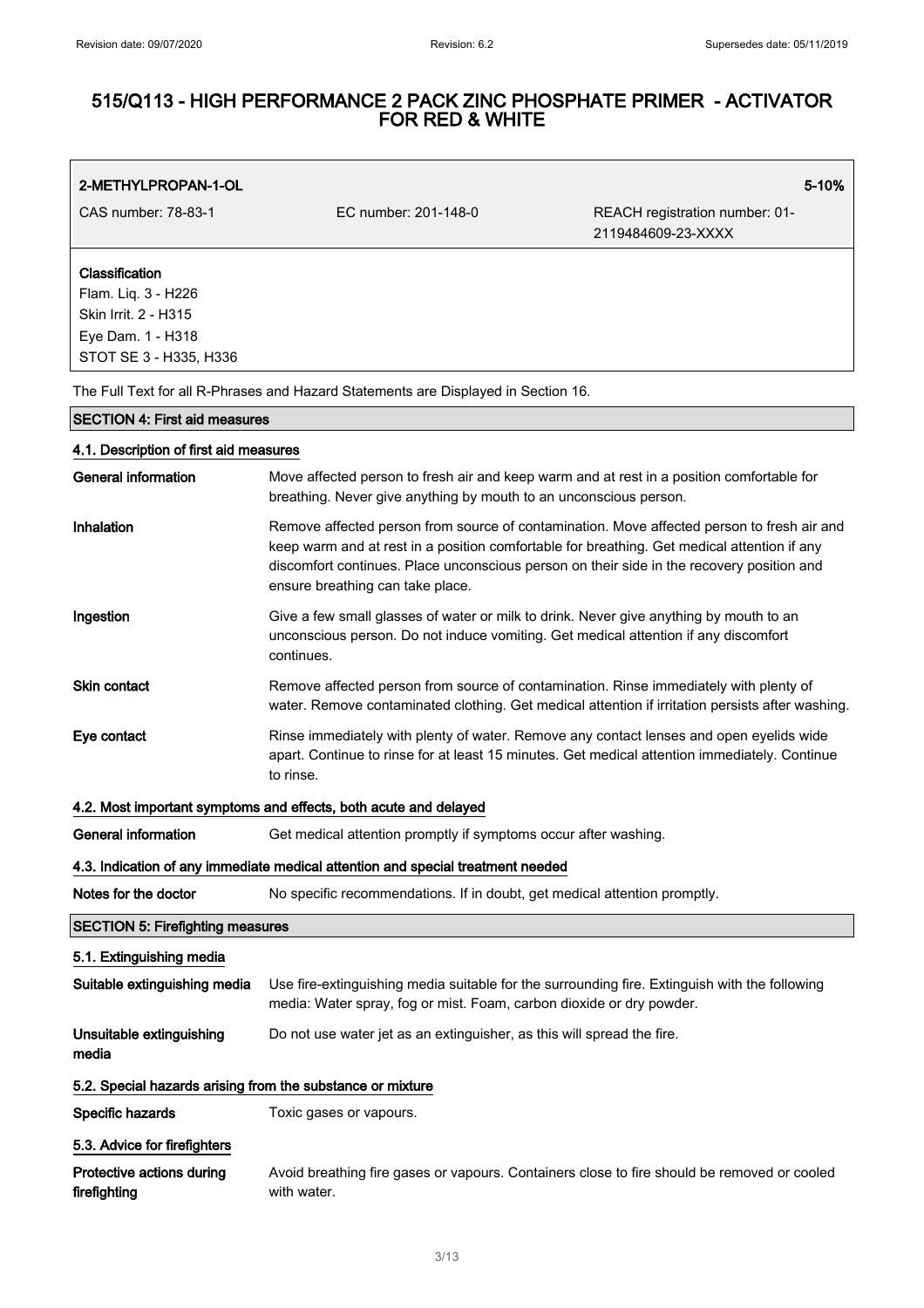| for firefighters                                          | Special protective equipment Wear positive-pressure self-contained breathing apparatus (SCBA) and appropriate protective<br>clothing.                                                                                                                                                                                                                                                                                                                                                                                                                                                                           |
|-----------------------------------------------------------|-----------------------------------------------------------------------------------------------------------------------------------------------------------------------------------------------------------------------------------------------------------------------------------------------------------------------------------------------------------------------------------------------------------------------------------------------------------------------------------------------------------------------------------------------------------------------------------------------------------------|
| <b>SECTION 6: Accidental release measures</b>             |                                                                                                                                                                                                                                                                                                                                                                                                                                                                                                                                                                                                                 |
|                                                           | 6.1. Personal precautions, protective equipment and emergency procedures                                                                                                                                                                                                                                                                                                                                                                                                                                                                                                                                        |
| <b>Personal precautions</b>                               | Avoid inhalation of vapours and contact with skin and eyes. Provide adequate ventilation.<br>Wear protective clothing as described in Section 8 of this safety data sheet.                                                                                                                                                                                                                                                                                                                                                                                                                                      |
| 6.2. Environmental precautions                            |                                                                                                                                                                                                                                                                                                                                                                                                                                                                                                                                                                                                                 |
| <b>Environmental precautions</b>                          | Avoid discharge into drains or watercourses or onto the ground. Contain spillage with sand,<br>earth or other suitable non-combustible material. Spillages or uncontrolled discharges into<br>watercourses must be reported immediately to the Environmental Agency or other appropriate<br>regulatory body.                                                                                                                                                                                                                                                                                                    |
| 6.3. Methods and material for containment and cleaning up |                                                                                                                                                                                                                                                                                                                                                                                                                                                                                                                                                                                                                 |
| Methods for cleaning up                                   | Avoid the spillage or runoff entering drains, sewers or watercourses. Absorb in vermiculite, dry<br>sand or earth and place into containers. Collect and place in suitable waste disposal<br>containers and seal securely. For waste disposal, see Section 13.                                                                                                                                                                                                                                                                                                                                                  |
| 6.4. Reference to other sections                          |                                                                                                                                                                                                                                                                                                                                                                                                                                                                                                                                                                                                                 |
| Reference to other sections                               | For personal protection, see Section 8.                                                                                                                                                                                                                                                                                                                                                                                                                                                                                                                                                                         |
| <b>SECTION 7: Handling and storage</b>                    |                                                                                                                                                                                                                                                                                                                                                                                                                                                                                                                                                                                                                 |
| 7.1. Precautions for safe handling                        |                                                                                                                                                                                                                                                                                                                                                                                                                                                                                                                                                                                                                 |
| <b>Usage precautions</b>                                  | Avoid inhalation of vapours. Avoid spilling. Avoid contact with skin and eyes. Do not eat, drink<br>or smoke when using the product. Good personal hygiene procedures should be<br>implemented. Wash hands and any other contaminated areas of the body with soap and<br>water before leaving the work site. The Manual Handling Operations Regulations may apply to<br>the handling of containers of this product. For products sold by weight refer to the guide net<br>weight indicated on the container. Allowance will have to be made for the immediate<br>packaging to give an approximate gross weight. |
|                                                           | 7.2. Conditions for safe storage, including any incompatibilities                                                                                                                                                                                                                                                                                                                                                                                                                                                                                                                                               |
| <b>Storage precautions</b>                                | Store in tightly closed original container in a dry, cool and well-ventilated place. Store in<br>closed original container at temperatures between 5°C and 25°C. Protect from freezing and<br>direct sunlight. Keep containers upright.                                                                                                                                                                                                                                                                                                                                                                         |
| 7.3. Specific end use(s)                                  |                                                                                                                                                                                                                                                                                                                                                                                                                                                                                                                                                                                                                 |
| Specific end use(s)                                       | The identified uses for this product are detailed in Section 1.2.                                                                                                                                                                                                                                                                                                                                                                                                                                                                                                                                               |
| Usage description                                         | Collect and place in suitable waste disposal containers and seal securely. Label the<br>containers containing waste and contaminated materials and remove from the area as soon<br>as possible.                                                                                                                                                                                                                                                                                                                                                                                                                 |
| SECTION 8: Exposure controls/Personal protection          |                                                                                                                                                                                                                                                                                                                                                                                                                                                                                                                                                                                                                 |

## 8.1. Control parameters

## Occupational exposure limits

## XYLENE

Long-term exposure limit (8-hour TWA): WEL 50 ppm 220 mg/m<sup>3</sup> Short-term exposure limit (15-minute): WEL 100 ppm 441 mg/m<sup>3</sup>

## 2-METHYLPROPAN-1-OL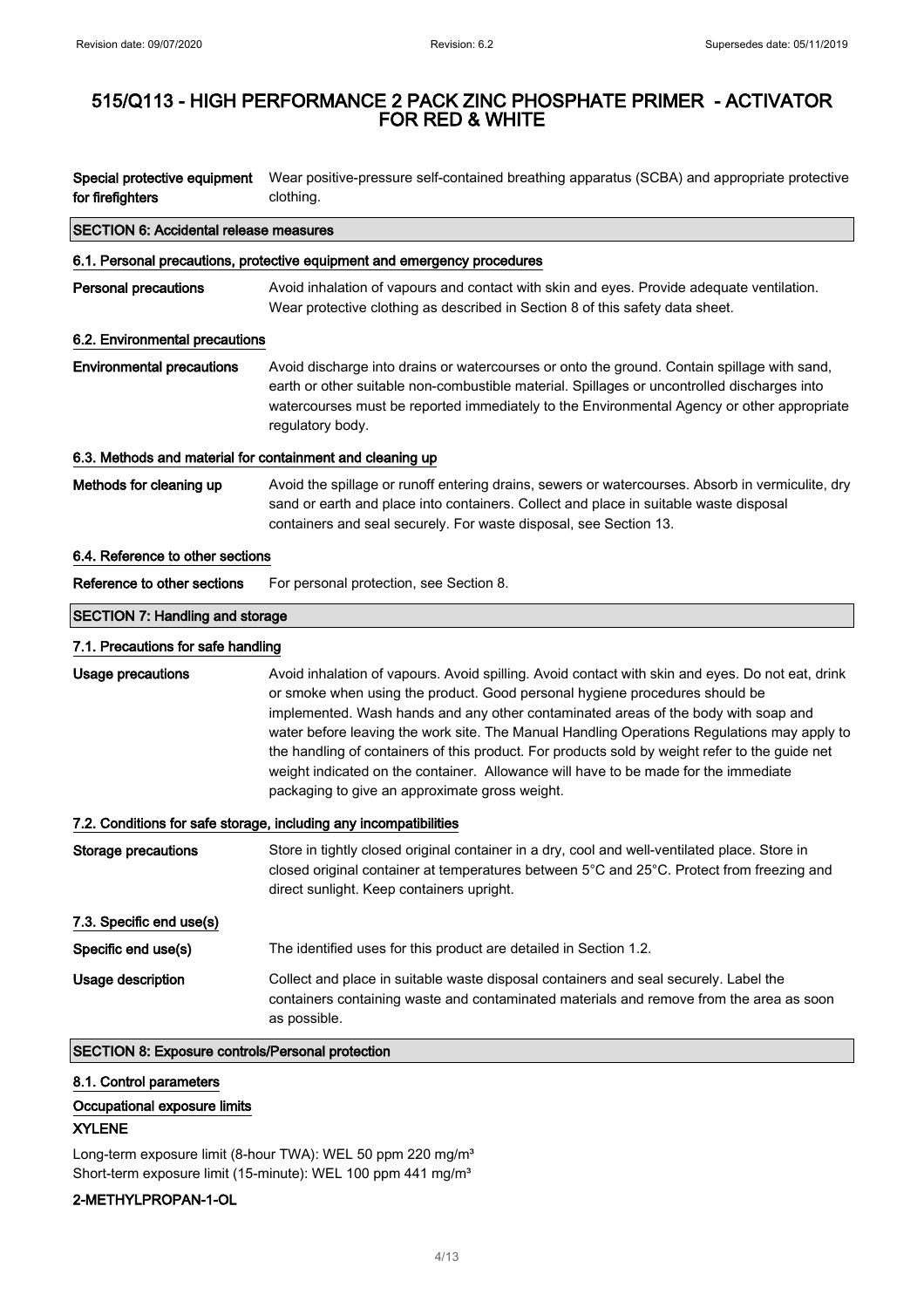Long-term exposure limit (8-hour TWA): WEL 50 ppm 154 mg/m<sup>3</sup> Short-term exposure limit (15-minute): WEL 75 ppm 231 mg/m<sup>3</sup> WEL = Workplace Exposure Limit

## XYLENE (CAS: 1330-20-7)

| DNEL        | Consumer - Oral: Long term systemic effects: 1.6 mg/kg/day<br>Consumer - Dermal; Long term systemic effects: 108 mg/kg/day<br>Consumer - Inhalation; Long term systemic effects: 14.8 mg/m <sup>3</sup><br>Industry - Dermal; Long term systemic effects: 180 mg/kg/day<br>Industry - Inhalation; Long term systemic effects: 77 mg/m <sup>3</sup><br>Industry - Inhalation; Short term local effects: 289 mg/m <sup>3</sup> |
|-------------|------------------------------------------------------------------------------------------------------------------------------------------------------------------------------------------------------------------------------------------------------------------------------------------------------------------------------------------------------------------------------------------------------------------------------|
| <b>PNEC</b> | - Fresh water: 0.327 mg/l<br>- marine water; 0.327 mg/l<br>- Intermittent release; 0.327 mg/l<br>- Sediment (Freshwater); 12.46 mg/kg<br>- Sediment (Marinewater); 12.46 mg/kg<br>- Soil: 2.31 mg/kg<br>- STP: 6.58 mg/kg                                                                                                                                                                                                    |

## 2-METHYLPROPAN-1-OL (CAS: 78-83-1)

Consumer - Inhalation; Short term local effects: 55 mg/m<sup>3</sup>

DNEL Workers - Inhalation; Long term local effects: 310 mg/m<sup>3</sup>

#### 8.2. Exposure controls





| Appropriate engineering |  |
|-------------------------|--|
| controls                |  |

Provide adequate ventilation. Avoid inhalation of vapours. Observe any occupational exposure limits for the product or ingredients.

**Personal protection** Unprotected persons should be kept away from treated areas.

Eye/face protection Eyewear complying with an approved standard should be worn if a risk assessment indicates eye contact is possible. The following protection should be worn: Chemical splash goggles.

Hand protection To protect hands from chemicals, gloves should comply with European Standards EN388 and 374. As a general principle, exposure should be managed by means other than the provision of protective gloves. Manufacturer's performance data suggest that the optimum glove for use should be: Viton rubber (fluoro rubber). Thickness: > 0.2 mm Permeation breakthrough time according to EN374 - class: (1-6) e.g. minimum 480 mins. or Polyvinyl alcohol (PVA). Thickness: 0.2 - 0.3 mm Permeation breakthrough time according to EN374 - class: (1-6) e.g. minimum 240 mins. or Polyethylene. Thickness: > 0.062 mm Permeation breakthrough time according to EN374 - class: (1-6) e.g. minimum 480 mins. Caution: The performance of gloves under actual working conditions can be significantly affected by many factors and the information provided according to EN374 may not accord with what is achieved in practice. We recommend that expert professional advice is sought that takes into account of the work processes and working environment applicable for each task where gloves are to be worn.

Other skin and body protection

Wear appropriate clothing to prevent reasonably probable skin contact.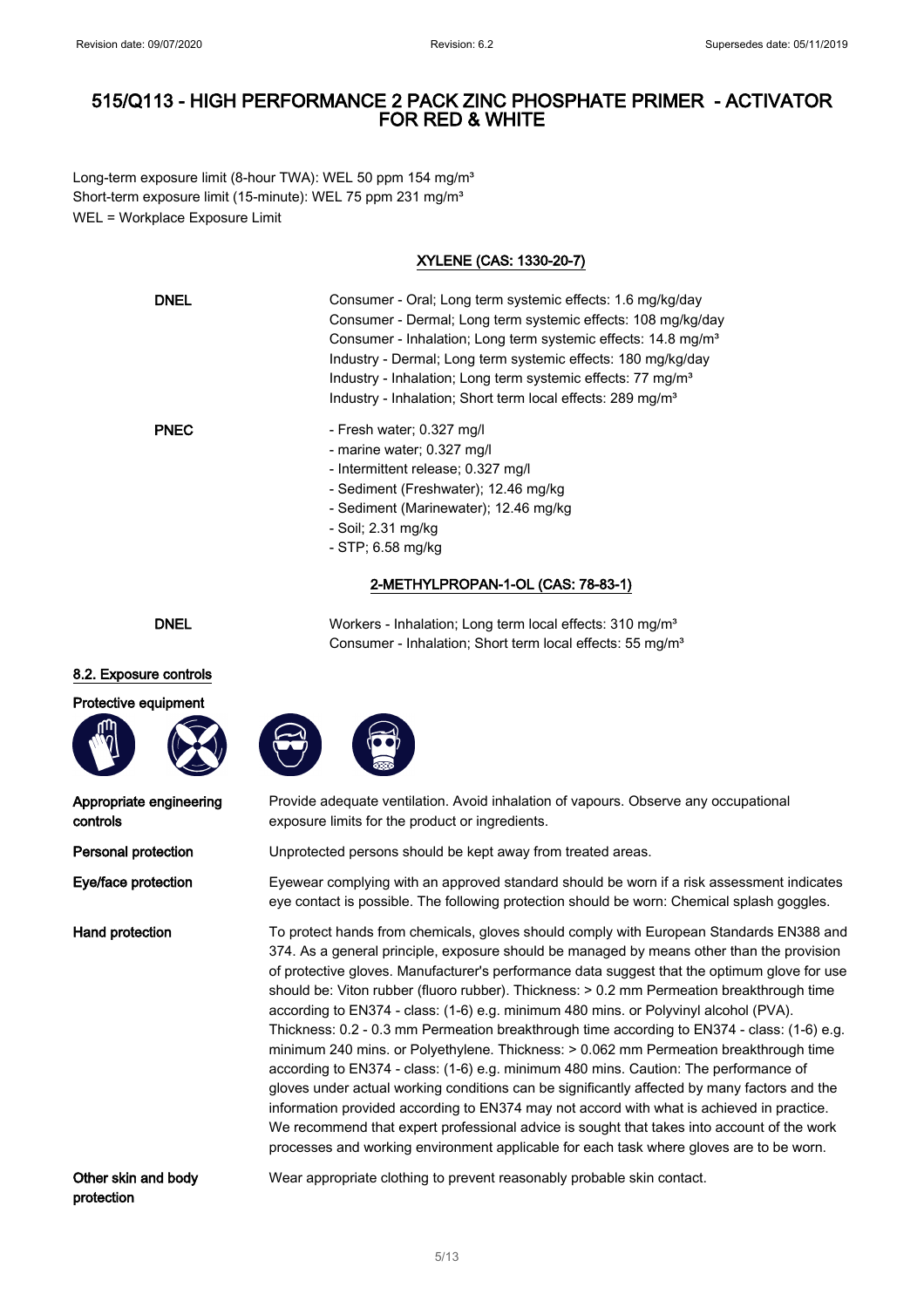| Hygiene measures              | Use engineering controls to reduce air contamination to permissible exposure level. No<br>specific hygiene procedures recommended but good personal hygiene practices should<br>always be observed when working with chemical products. |
|-------------------------------|-----------------------------------------------------------------------------------------------------------------------------------------------------------------------------------------------------------------------------------------|
| <b>Respiratory protection</b> | Respiratory protection may be required if excessive airborne contamination occurs. In case of<br>inadequate ventilation or risk of inhalation of vapours, use suitable respiratory equipment with<br>combination filter (type A2/P3).   |

SECTION 9: Physical and chemical properties

| 9.1. Information on basic physical and chemical properties |                                                                                                                |
|------------------------------------------------------------|----------------------------------------------------------------------------------------------------------------|
| Appearance                                                 | Clear liquid.                                                                                                  |
| Colour                                                     | Amber.                                                                                                         |
| Odour                                                      | Amine.                                                                                                         |
| <b>Odour threshold</b>                                     | Not determined.                                                                                                |
| pH                                                         | Technically not feasible.                                                                                      |
| <b>Melting point</b>                                       | Not determined.                                                                                                |
| Initial boiling point and range                            | Not determined.                                                                                                |
| Flash point                                                | 25°C Closed cup.                                                                                               |
| <b>Evaporation rate</b>                                    | Not determined.                                                                                                |
| <b>Evaporation factor</b>                                  | Not determined.                                                                                                |
| Upper/lower flammability or<br>explosive limits            | Lower flammable/explosive limit: 1.1 (xylene) g/100 g Upper flammable/explosive limit: 7.0<br>(xylene) g/100 g |
| Other flammability                                         | Not determined.                                                                                                |
| Vapour pressure                                            | Not determined.                                                                                                |
| Vapour density                                             | heavier than air                                                                                               |
| <b>Relative density</b>                                    | $1.0 - 1.4 \text{ } @$ 20°C                                                                                    |
| Solubility(ies)                                            | Insoluble in water                                                                                             |
| <b>Partition coefficient</b>                               | Not determined.                                                                                                |
| Auto-ignition temperature                                  | 270 (xylene)°C                                                                                                 |
| <b>Decomposition Temperature</b>                           | Not determined.                                                                                                |
| <b>Viscosity</b>                                           | 1.0 - 3.0 (cone and Plate) P @ 25°C                                                                            |
| <b>Explosive properties</b>                                | Not determined.                                                                                                |
| of a flame                                                 | Explosive under the influence Not considered to be explosive.                                                  |
| <b>Oxidising properties</b>                                | Not determined.                                                                                                |
| 9.2. Other information                                     |                                                                                                                |
| Volatile organic compound                                  | EU: (cat A/j): 500 g/l 2010. This product contains a maximum VOC content of 500 g/l.                           |

# SECTION 10: Stability and reactivity

10.1. Reactivity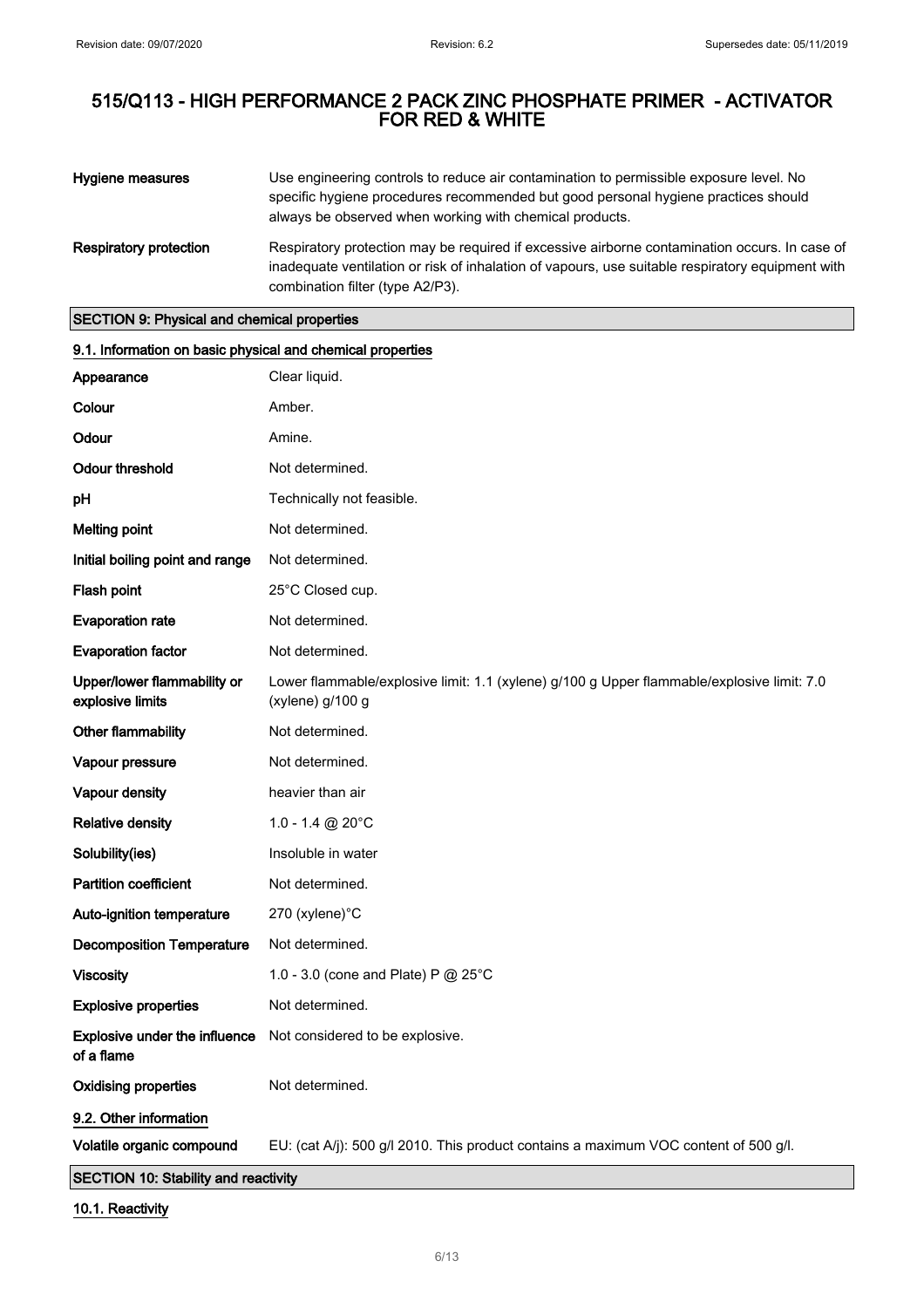| Reactivity                                                   | There are no known reactivity hazards associated with this product.                                                                                                         |
|--------------------------------------------------------------|-----------------------------------------------------------------------------------------------------------------------------------------------------------------------------|
| 10.2. Chemical stability                                     |                                                                                                                                                                             |
| <b>Stability</b>                                             | Stable at normal ambient temperatures and when used as recommended.                                                                                                         |
| 10.3. Possibility of hazardous reactions                     |                                                                                                                                                                             |
| Possibility of hazardous<br>reactions                        | Will not occur                                                                                                                                                              |
| 10.4. Conditions to avoid                                    |                                                                                                                                                                             |
| <b>Conditions to avoid</b>                                   | Not known.                                                                                                                                                                  |
| 10.5. Incompatible materials                                 |                                                                                                                                                                             |
| Materials to avoid                                           | Strong acids. Alkalis - inorganic. Amines. Mercaptans (thiols).                                                                                                             |
| 10.6. Hazardous decomposition products                       |                                                                                                                                                                             |
| Hazardous decomposition<br>products                          | Oxides of carbon. Thermal decomposition or combustion may liberate carbon oxides and<br>other toxic gases or vapours.                                                       |
| <b>SECTION 11: Toxicological information</b>                 |                                                                                                                                                                             |
| 11.1. Information on toxicological effects                   |                                                                                                                                                                             |
| <b>Toxicological effects</b>                                 | No data recorded.                                                                                                                                                           |
| Acute toxicity - dermal<br>ATE dermal (mg/kg)                | 1,100.0                                                                                                                                                                     |
| Acute toxicity - inhalation<br>ATE inhalation (vapours mg/l) | 11.0                                                                                                                                                                        |
| <b>General information</b>                                   | No specific health hazards known.                                                                                                                                           |
| Inhalation                                                   | May cause respiratory system irritation.                                                                                                                                    |
| Ingestion                                                    | Harmful if swallowed. Ingestion may cause severe irritation of the mouth, the oesophagus and<br>the gastrointestinal tract.                                                 |
| Skin contact                                                 | Irritating to skin. May cause sensitisation by skin contact.                                                                                                                |
| Eye contact                                                  | Irritating to eyes.                                                                                                                                                         |
| Acute and chronic health<br>hazards                          | May cause sensitisation by skin contact. Delayed appearance of the complaints and<br>development of hypersensitivity (difficulty breathing, coughing, asthma) are possible. |
| Route of exposure                                            | Inhalation Skin absorption. Ingestion. Skin and/or eye contact.                                                                                                             |
| <b>Medical considerations</b>                                | Skin disorders and allergies.                                                                                                                                               |
| Toxicological information on ingredients.                    |                                                                                                                                                                             |

## XYLENE

| Acute toxicity - oral                           |         |
|-------------------------------------------------|---------|
| Acute toxicity oral (LD <sub>50</sub><br>mg/kg) | 3,523.0 |
| Species                                         | Rat     |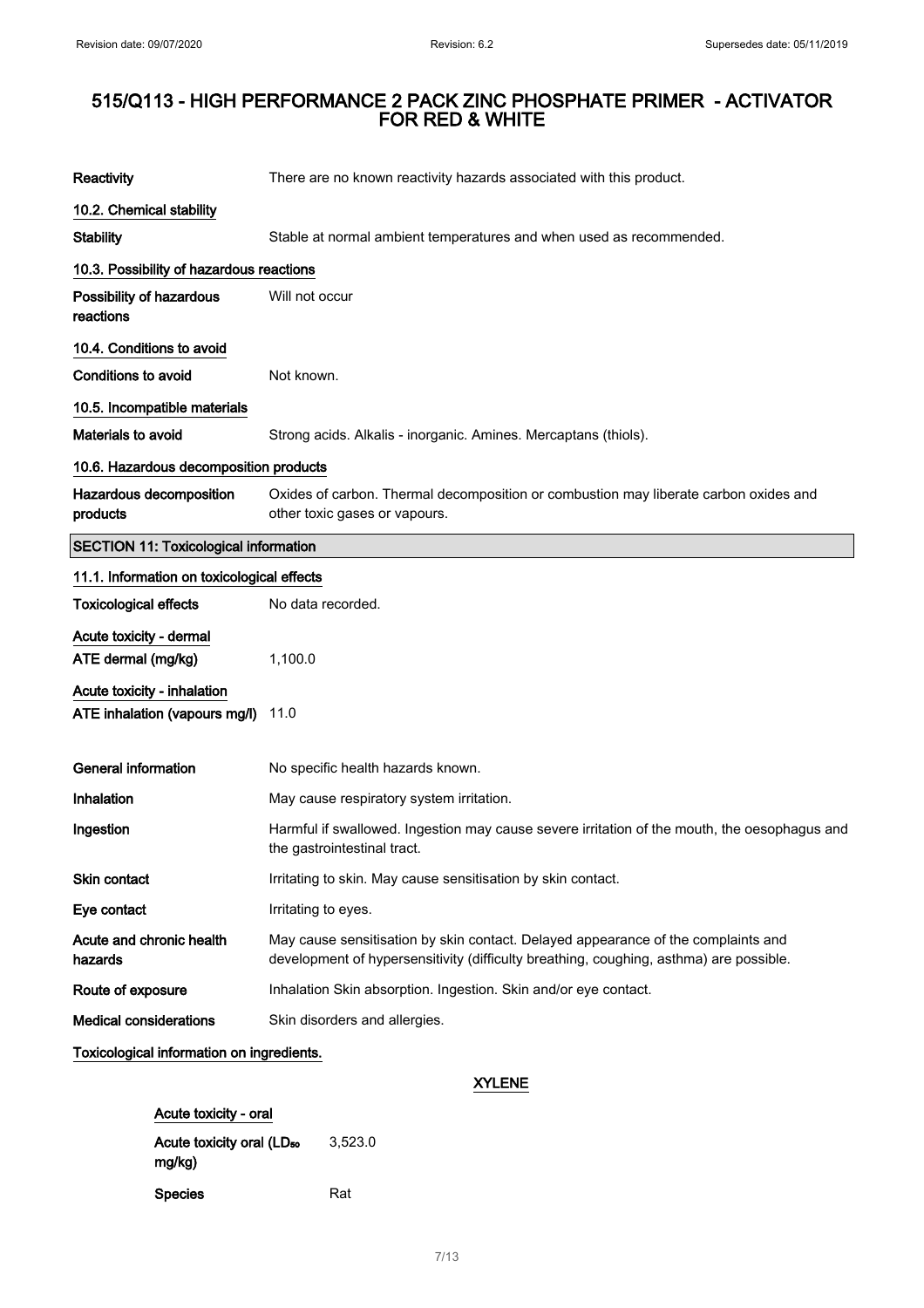| ATE oral (mg/kg)                                          | 3,523.0                                                                                   |
|-----------------------------------------------------------|-------------------------------------------------------------------------------------------|
| Acute toxicity - dermal                                   |                                                                                           |
| ATE dermal (mg/kg)                                        | 1,100.0                                                                                   |
| Acute toxicity - inhalation                               |                                                                                           |
| <b>ATE inhalation (vapours</b><br>mg/l)                   | 11.0                                                                                      |
| Serious eye damage/irritation                             |                                                                                           |
| Serious eye<br>damage/irritation                          | Severely irritating to skin. Irritation of eyes is assumed. No testing is needed.         |
| Respiratory sensitisation                                 |                                                                                           |
| <b>Respiratory sensitisation</b>                          | Not sensitising.                                                                          |
| Skin sensitisation                                        |                                                                                           |
| <b>Skin sensitisation</b>                                 | Not sensitising.                                                                          |
| Carcinogenicity                                           |                                                                                           |
| Carcinogenicity                                           | There is no evidence that the product can cause cancer.                                   |
| Reproductive toxicity                                     |                                                                                           |
| Reproductive toxicity -<br>fertility                      | This substance has no evidence of toxicity to reproduction.                               |
| Aspiration hazard                                         |                                                                                           |
| Aspiration hazard                                         | Kinematic viscosity <= 20.5 mm2/s.                                                        |
| Inhalation                                                | Harmful by inhalation.                                                                    |
| Ingestion                                                 | Pneumonia may be the result if vomited material containing solvents reaches the<br>lungs. |
| Skin contact                                              | Harmful in contact with skin.                                                             |
| Eye contact                                               | May cause severe eye irritation.                                                          |
| <b>Target organs</b>                                      | Central nervous system Liver                                                              |
|                                                           | 2-METHYLPROPAN-1-OL                                                                       |
| Acute toxicity - oral                                     |                                                                                           |
| Acute toxicity oral (LD <sub>50</sub><br>mg/kg)           | 2,830.0                                                                                   |
| <b>Species</b>                                            | Rat                                                                                       |
| ATE oral (mg/kg)                                          | 2,830.0                                                                                   |
| Acute toxicity - dermal                                   |                                                                                           |
| Acute toxicity dermal (LD <sub>50</sub> 2,100.0<br>mg/kg) |                                                                                           |
| <b>Species</b>                                            | Rat                                                                                       |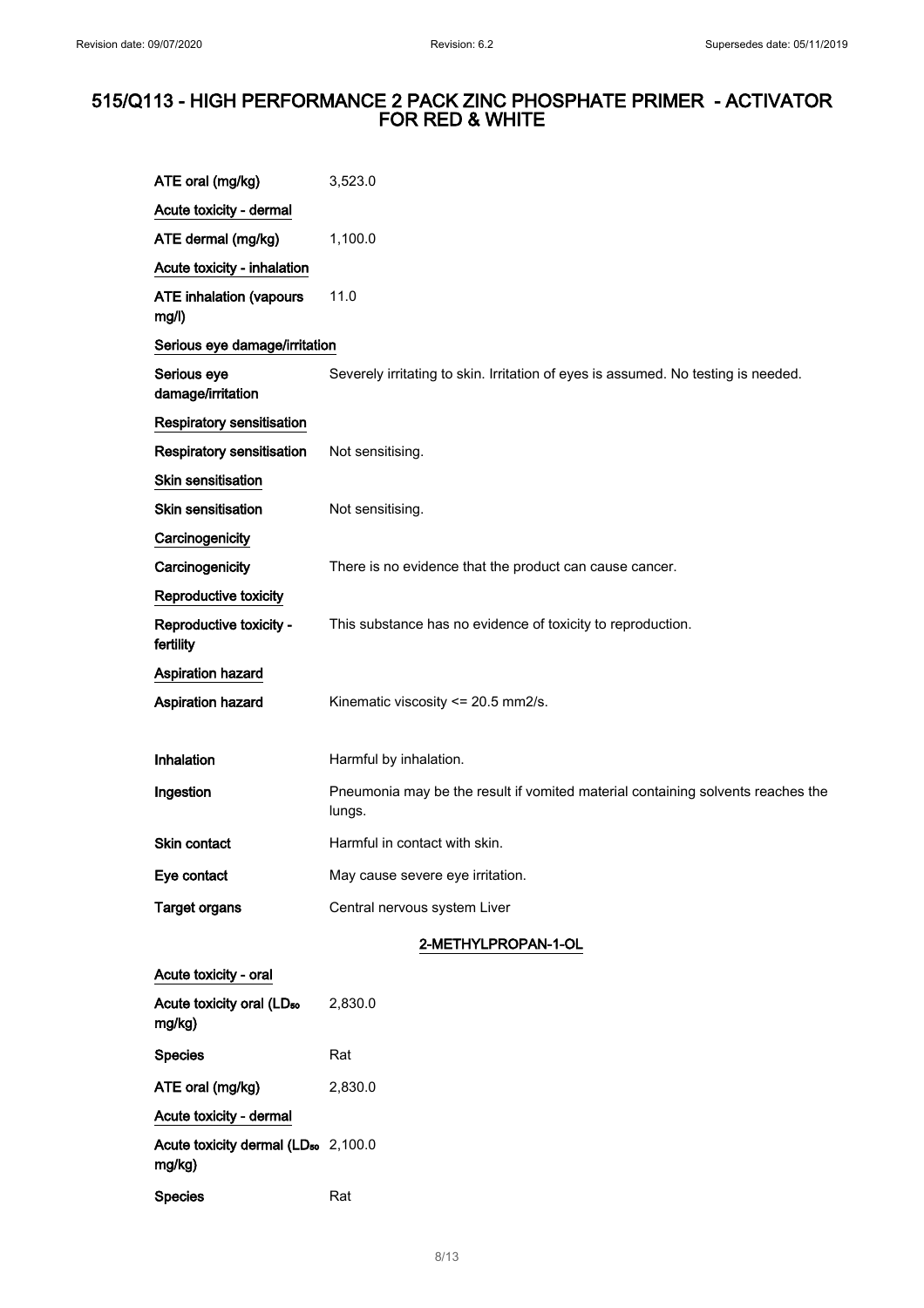|                                           | ATE dermal (mg/kg)                        | 2,100.0                                                                |  |  |  |
|-------------------------------------------|-------------------------------------------|------------------------------------------------------------------------|--|--|--|
|                                           | Skin corrosion/irritation                 |                                                                        |  |  |  |
|                                           | Animal data                               | Non Corrosive to skin.                                                 |  |  |  |
|                                           | Skin sensitisation                        |                                                                        |  |  |  |
|                                           | Skin sensitisation                        | Not sensitising.                                                       |  |  |  |
|                                           | Germ cell mutagenicity                    |                                                                        |  |  |  |
|                                           | Genotoxicity - in vivo                    | Data lacking.                                                          |  |  |  |
|                                           | Carcinogenicity                           |                                                                        |  |  |  |
|                                           | Carcinogenicity                           | No evidence of carcinogenicity in animal studies                       |  |  |  |
|                                           | Reproductive toxicity                     |                                                                        |  |  |  |
|                                           | Reproductive toxicity -<br>development    | Data lacking.                                                          |  |  |  |
|                                           |                                           |                                                                        |  |  |  |
|                                           | Inhalation                                | Irritating to respiratory system.                                      |  |  |  |
|                                           | Eye contact                               | May cause severe eye irritation.                                       |  |  |  |
| <b>SECTION 12: Ecological information</b> |                                           |                                                                        |  |  |  |
| Ecotoxicity                               |                                           | There are no data on the ecotoxicity of this product.                  |  |  |  |
|                                           | Ecological information on ingredients.    |                                                                        |  |  |  |
|                                           |                                           | <b>XYLENE</b>                                                          |  |  |  |
|                                           | Ecotoxicity                               | The product is not expected to be hazardous to the environment.        |  |  |  |
| 12.1. Toxicity                            |                                           |                                                                        |  |  |  |
|                                           | Ecological information on ingredients.    |                                                                        |  |  |  |
|                                           |                                           | <b>XYLENE</b>                                                          |  |  |  |
|                                           | Acute aquatic toxicity                    |                                                                        |  |  |  |
|                                           | Acute toxicity - fish                     | LC <sub>50</sub> , 96 hours: 2.6 mg/l, Fish                            |  |  |  |
|                                           | Acute toxicity - aquatic<br>invertebrates | EC <sub>50</sub> , 48 hours: 3.62 mg/l, Daphnia magna                  |  |  |  |
|                                           | Acute toxicity - aquatic<br>plants        | IC <sub>50</sub> , 72 hours: 3.2 mg/l, Algae                           |  |  |  |
|                                           |                                           | 2-METHYLPROPAN-1-OL                                                    |  |  |  |
|                                           | Acute aquatic toxicity                    |                                                                        |  |  |  |
|                                           | Acute toxicity - fish                     | LC <sub>50</sub> , 96 hours: 1430 mg/l, Fish                           |  |  |  |
|                                           | Acute toxicity - aquatic<br>invertebrates | EC <sub>50</sub> , 48 hours: 1100 mg/l, Daphnia magna                  |  |  |  |
|                                           | Acute toxicity - aquatic<br>plants        | EC <sub>50</sub> , 72 hours: 593 mg/l, Pseudokirchneriella subcapitata |  |  |  |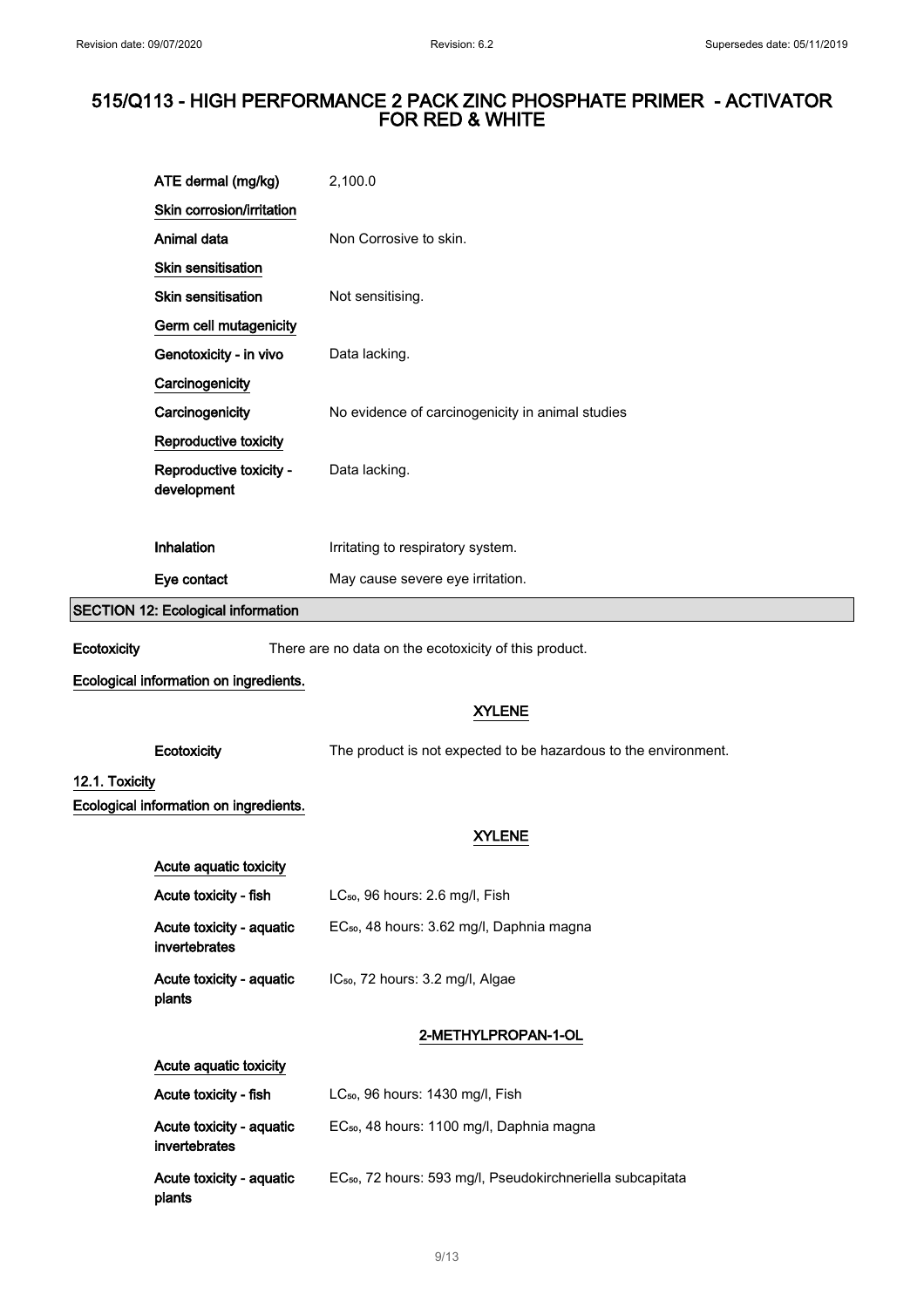Acute toxicity microorganisms IC<sub>50</sub>, 16 hours: >1000 mg/l, Activated sludge

#### 12.2. Persistence and degradability

Persistence and degradability No data available.

Ecological information on ingredients.

#### XYLENE

| Persistence and | The product is readily biodegradable. |
|-----------------|---------------------------------------|
| degradability   |                                       |

12.3. Bioaccumulative potential

Bioaccumulative potential No data available on bioaccumulation.

Partition coefficient Not determined.

Ecological information on ingredients.

#### XYLENE

Partition coefficient log Kow: 3.12 - 3.2

12.4. Mobility in soil

Mobility **Mobility** The product is non-volatile.

#### 12.5. Results of PBT and vPvB assessment

Results of PBT and vPvB assessment This product does not contain any substances classified as PBT or vPvB.

Ecological information on ingredients.

### XYLENE

|                       | Results of PBT and vPvB<br>assessment      | This substance is not classified as PBT or vPvB according to current EU criteria.                                                                                                                                                                                                                                                                                                                                                                                                                                                                                                                                                                                     |  |
|-----------------------|--------------------------------------------|-----------------------------------------------------------------------------------------------------------------------------------------------------------------------------------------------------------------------------------------------------------------------------------------------------------------------------------------------------------------------------------------------------------------------------------------------------------------------------------------------------------------------------------------------------------------------------------------------------------------------------------------------------------------------|--|
|                       | 12.6. Other adverse effects                |                                                                                                                                                                                                                                                                                                                                                                                                                                                                                                                                                                                                                                                                       |  |
| Other adverse effects |                                            | Not determined.                                                                                                                                                                                                                                                                                                                                                                                                                                                                                                                                                                                                                                                       |  |
|                       | <b>SECTION 13: Disposal considerations</b> |                                                                                                                                                                                                                                                                                                                                                                                                                                                                                                                                                                                                                                                                       |  |
|                       | 13.1. Waste treatment methods              |                                                                                                                                                                                                                                                                                                                                                                                                                                                                                                                                                                                                                                                                       |  |
| General information   |                                            | Avoid the spillage or runoff entering drains, sewers or watercourses. Waste should be treated<br>as controlled waste. Dispose of waste to licensed waste disposal site in accordance with the<br>requirements of the local Waste Disposal Authority. When handling waste, the safety<br>precautions applying to handling of the product should be considered. DO NOT reuse<br>containers containing residual product without commercial cleaning                                                                                                                                                                                                                      |  |
| Waste class           |                                            | When this material, in its liquid state, as supplied, becomes a waste, it is categorised as a<br>hazardous waste, with code 08 01 11 <sup>*</sup> (EPOXY BASED LIQUID WASTE). Part-used<br>containers, not drained and/or rigorously scraped out and containing residues of the supplied<br>material, are categorised as hazardous waste, with code 08 01 11* (EPOXY BASED LIQUID<br>WASTE). Ideally this component should be mixed with the appropriate hardener and allowed<br>to react fully to produce a solid waste. Neutralised empty packages, are categorised as non-<br>hazardous waste, with code 15 01 02(plastic packaging) or 15 01 04 (metal packaging) |  |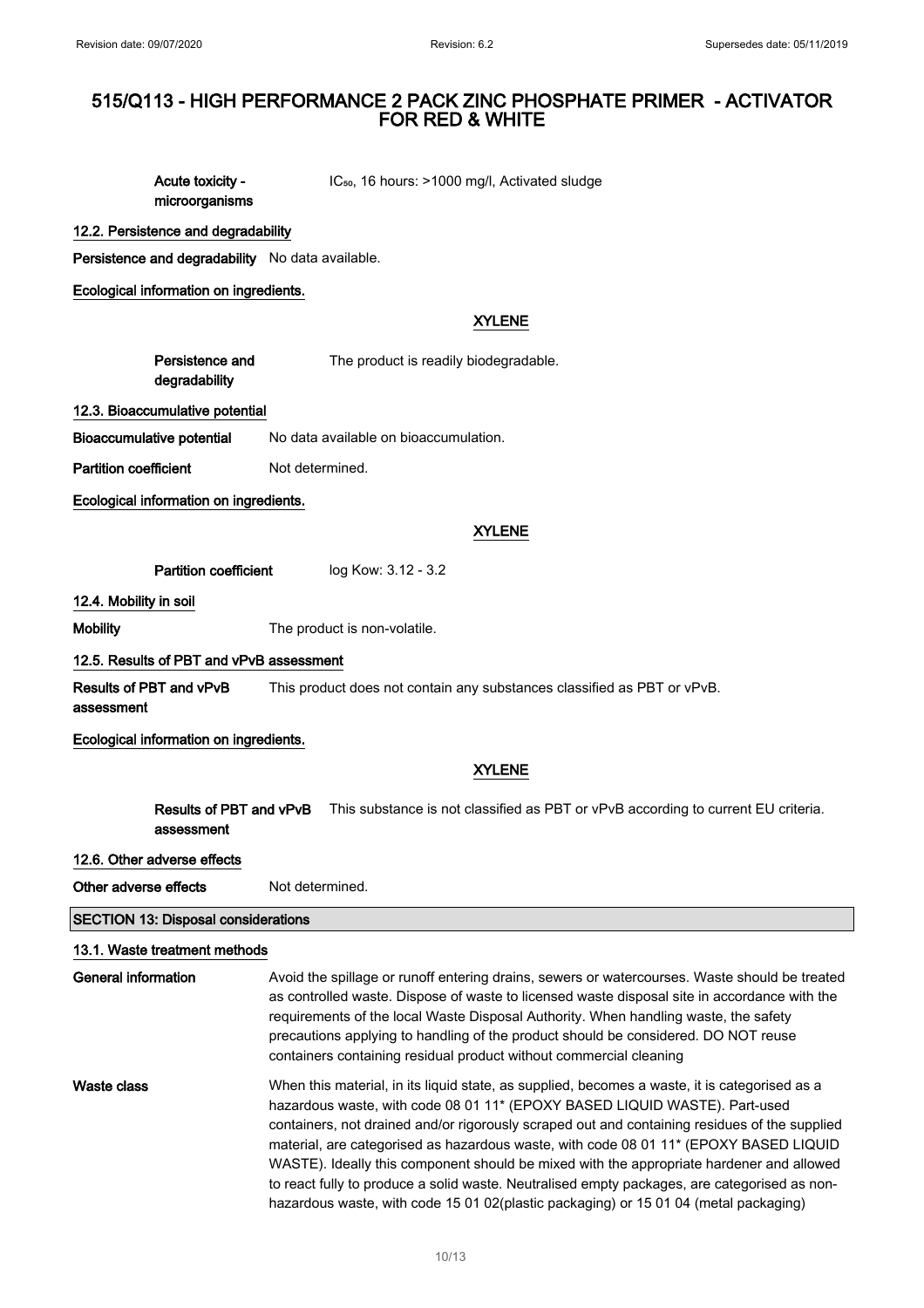## SECTION 14: Transport information

| General                                                                                        | This product is packed in accordance with the Limited Quantity Provisions of CDGCPL2, ADR<br>and IMDG. |
|------------------------------------------------------------------------------------------------|--------------------------------------------------------------------------------------------------------|
| 14.1. UN number                                                                                |                                                                                                        |
| UN No. (ADR/RID)                                                                               | 1263                                                                                                   |
| UN No. (IMDG)                                                                                  | 1263                                                                                                   |
| UN No. (ICAO)                                                                                  | 1263                                                                                                   |
| 14.2. UN proper shipping name                                                                  |                                                                                                        |
| Proper shipping name<br>(ADR/RID)                                                              | PAINT OR PAINT RELATED MATERIAL                                                                        |
|                                                                                                | Proper shipping name (IMDG) PAINT OR PAINT RELATED MATERIAL                                            |
|                                                                                                | Proper shipping name (ICAO) PAINT OR PAINT RELATED MATERIAL                                            |
| 14.3. Transport hazard class(es)                                                               |                                                                                                        |
| <b>ADR/RID class</b>                                                                           | 3                                                                                                      |
| <b>IMDG class</b>                                                                              | 3                                                                                                      |
| ICAO class/division                                                                            | 3                                                                                                      |
| <b>Transport labels</b>                                                                        |                                                                                                        |
| 14.4. Packing group                                                                            |                                                                                                        |
| ADR/RID packing group                                                                          | Ш                                                                                                      |
| <b>IMDG packing group</b>                                                                      | Ш                                                                                                      |
| ICAO packing group                                                                             | $\mathbf{III}$                                                                                         |
| 14.5. Environmental hazards                                                                    |                                                                                                        |
| Environmentally hazardous substance/marine pollutant<br>No.                                    |                                                                                                        |
| 14.6. Special precautions for user                                                             |                                                                                                        |
| <b>EmS</b>                                                                                     | F-E, S-E                                                                                               |
| <b>Tunnel restriction code</b>                                                                 | (D/E)                                                                                                  |
|                                                                                                | 14.7. Transport in bulk according to Annex II of MARPOL and the IBC Code                               |
| Transport in bulk according to Not applicable.<br>Annex II of MARPOL 73/78<br>and the IBC Code |                                                                                                        |
| <b>SECTION 15: Regulatory information</b>                                                      |                                                                                                        |

15.1. Safety, health and environmental regulations/legislation specific for the substance or mixture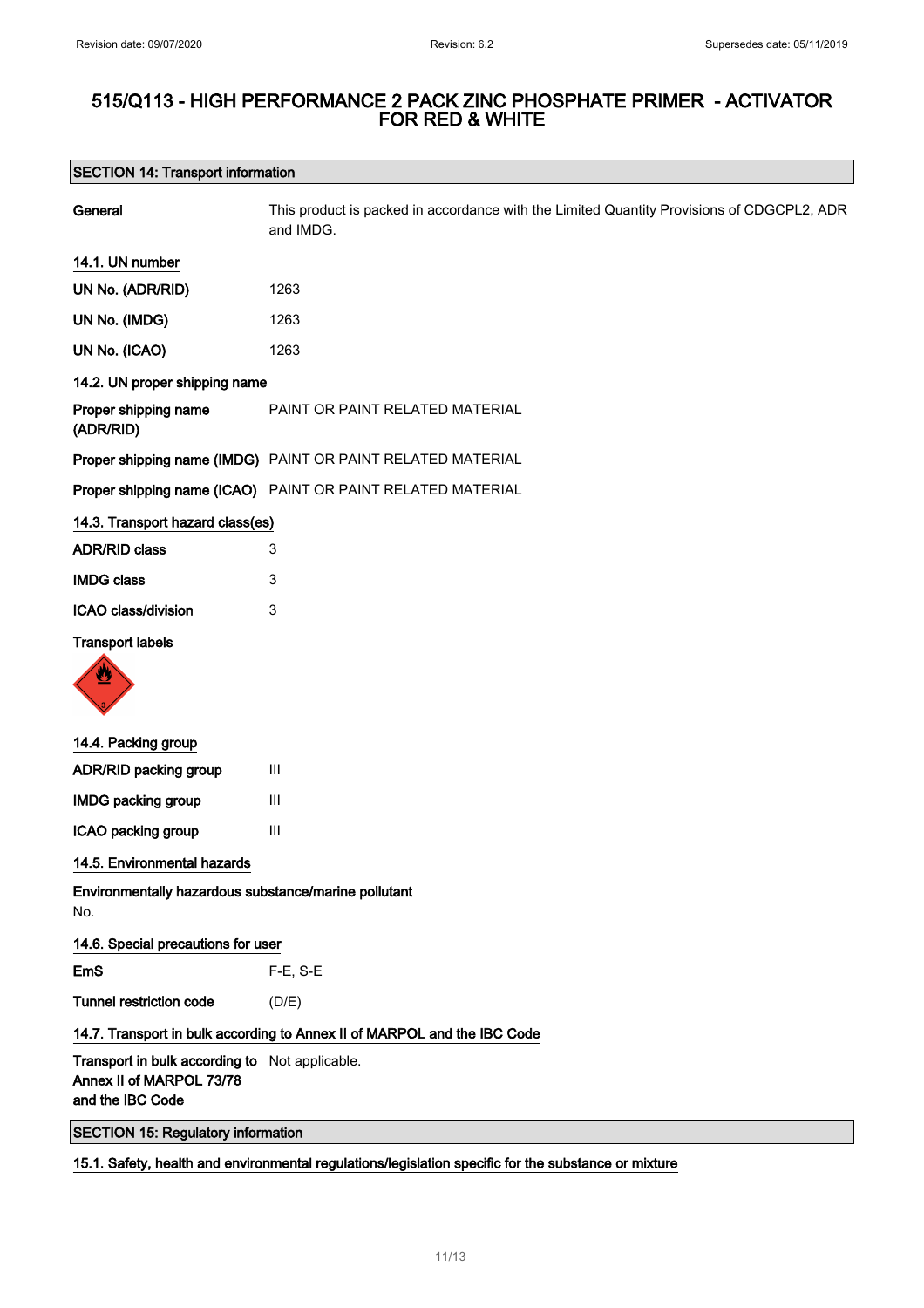EU legislation Regulation (EC) No 1907/2006 of the European Parliament and of the Council of 18 December 2006 concerning the Registration, Evaluation, Authorisation and Restriction of Chemicals (REACH) (as amended). Regulation (EC) No 1272/2008 of the European Parliament and of the Council of 16 December 2008 on classification, labelling and packaging of substances and mixtures (as amended). Commission Regulation (EU) No 2015/830 of 28 May 2015.

#### 15.2. Chemical safety assessment

No chemical safety assessment has been carried out.

#### SECTION 16: Other information

| Abbreviations and acronyms          | ATE: Acute Toxicity Estimate.                                                                                |  |
|-------------------------------------|--------------------------------------------------------------------------------------------------------------|--|
| used in the safety data sheet       | ADR: European Agreement concerning the International Carriage of Dangerous Goods by                          |  |
|                                     | Road.                                                                                                        |  |
|                                     | CAS: Chemical Abstracts Service.                                                                             |  |
|                                     | DNEL: Derived No Effect Level.                                                                               |  |
|                                     | GHS: Globally Harmonized System.                                                                             |  |
|                                     | IATA: International Air Transport Association.                                                               |  |
|                                     | ICAO: Technical Instructions for the Safe Transport of Dangerous Goods by Air.                               |  |
|                                     | IMDG: International Maritime Dangerous Goods.                                                                |  |
|                                     | LD <sub>50</sub> : Lethal Dose to 50% of a test population (Median Lethal Dose).                             |  |
|                                     | PBT: Persistent, Bioaccumulative and Toxic substance.                                                        |  |
|                                     | PNEC: Predicted No Effect Concentration.                                                                     |  |
|                                     | REACH: Registration, Evaluation, Authorisation and Restriction of Chemicals Regulation<br>(EC) No 1907/2006. |  |
|                                     | vPvB: Very Persistent and Very Bioaccumulative.                                                              |  |
|                                     | EC <sub>50</sub> : 50% of maximal Effective Concentration.                                                   |  |
| <b>Classification abbreviations</b> | Aquatic Acute = Hazardous to the aquatic environment (acute)                                                 |  |
| and acronyms                        | Aquatic Chronic = Hazardous to the aquatic environment (chronic)                                             |  |
|                                     | Asp. Tox. = Aspiration hazard                                                                                |  |
|                                     | Eye Dam. = Serious eye damage                                                                                |  |
|                                     | Eye Irrit. = Eye irritation                                                                                  |  |
|                                     | Resp. Sens. = Respiratory sensitisation                                                                      |  |
|                                     | Skin Corr. = Skin corrosion                                                                                  |  |
|                                     | Skin Irrit. = Skin irritation                                                                                |  |
|                                     | Skin Sens. = Skin sensitisation                                                                              |  |
|                                     | STOT RE = Specific target organ toxicity-repeated exposure                                                   |  |
|                                     | STOT SE = Specific target organ toxicity-single exposure                                                     |  |
| <b>Revision comments</b>            | Issued in new format for Reach compliance in accordance with EC 1272/2008 Issued in                          |  |
|                                     | accordance with Annex II to REACH, as amended by Commission Regulation (EU) No.                              |  |
|                                     | 2015/830 Product name change.                                                                                |  |
|                                     |                                                                                                              |  |
| <b>Issued by</b>                    | Technical Dept. (P.E.)                                                                                       |  |
| <b>Revision date</b>                | 09/07/2020                                                                                                   |  |
| <b>Revision</b>                     | 6.2                                                                                                          |  |
| Supersedes date                     | 05/11/2019                                                                                                   |  |
| SDS number                          | 10845                                                                                                        |  |
| <b>SDS</b> status                   | Approved.                                                                                                    |  |